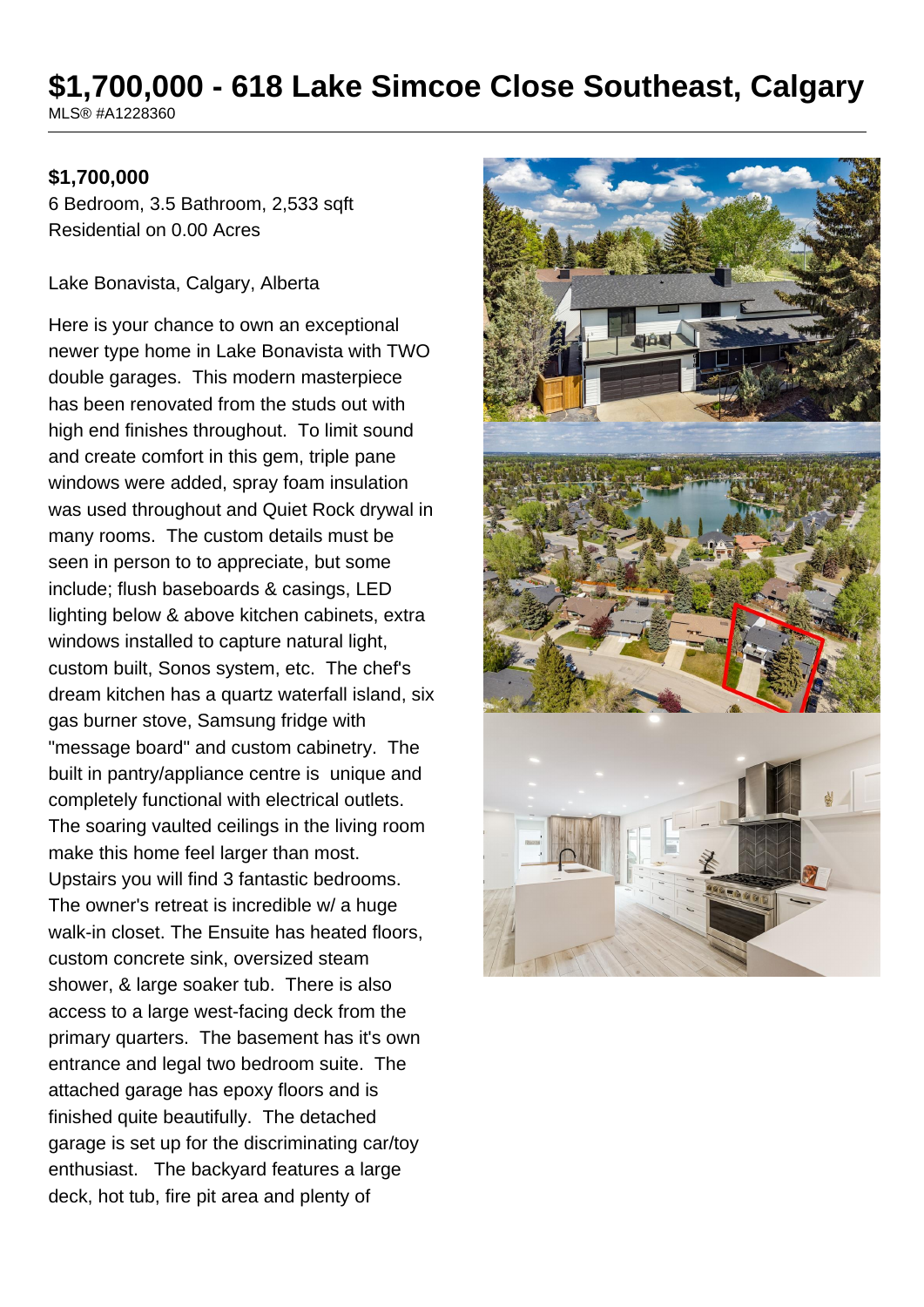privacy. This gorgeous home truly has it all and is move in ready!

Built in 1977

#### **Essential Information**

| $MLS@$ #              | A1228360    |
|-----------------------|-------------|
| Price                 | \$1,700,000 |
| Bedrooms              | 6           |
| Bathrooms             | 3.5         |
| <b>Full Baths</b>     | 3           |
| <b>Half Baths</b>     | 1           |
| <b>Square Footage</b> | 2,533       |
| Lot SQFT              | 8,697       |
| <b>Year Built</b>     | 1977        |
| <b>Type</b>           | Residential |
| Sub-Type              | Detached    |
| <b>Style</b>          | 2 Storey    |
| Status                | Active      |

### **Community Information**

| 618 Lake Simcoe Close Southeast  |
|----------------------------------|
| Lake Bonavista                   |
| Calgary                          |
| Alberta                          |
| T <sub>2</sub> J 0P <sub>6</sub> |
|                                  |

#### **Amenities**

| Amenities             | <b>Recreation Facilities</b>                                                                                                                                                      |  |  |
|-----------------------|-----------------------------------------------------------------------------------------------------------------------------------------------------------------------------------|--|--|
| <b>Parking Spaces</b> | 7                                                                                                                                                                                 |  |  |
| Parking               | Double Garage Attached, Driveway, Garage Door Opener, Garage<br>Faces Front, Heated Garage, Insulated, RV Access/Parking, Triple<br>Garage Detached, Garage Faces Rear, Oversized |  |  |
| # of Garages          | 5                                                                                                                                                                                 |  |  |
| <b>Interior</b>       |                                                                                                                                                                                   |  |  |
| Goods Included        | Built-in Features, Closet Organizers, Kitchen Island, Open Floorplan,<br>Recessed Lighting, Vaulted Ceiling(s)                                                                    |  |  |
| Appliances            | Central Air Conditioner, Dryer, Garage Control(s), Gas Stove,                                                                                                                     |  |  |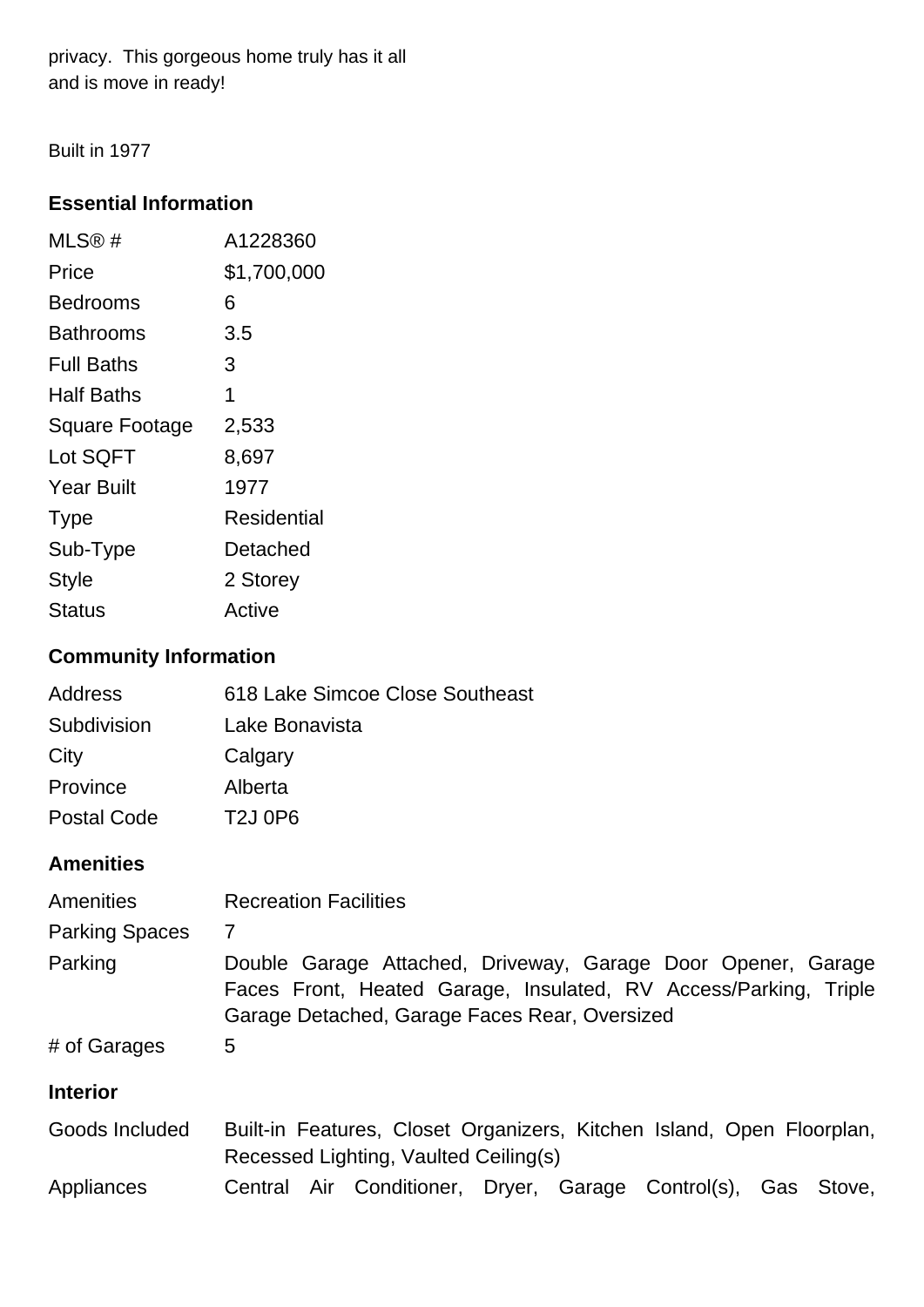|                             | Microwave, Range Hood, Refrigerator, Washer, Washer/Dryer, Window<br>Coverings                                                |  |
|-----------------------------|-------------------------------------------------------------------------------------------------------------------------------|--|
| Heating                     | <b>Forced Air</b>                                                                                                             |  |
| Cooling                     | <b>Central Air</b>                                                                                                            |  |
| Has Basement                | <b>Yes</b>                                                                                                                    |  |
| Fireplace                   | <b>Yes</b>                                                                                                                    |  |
| # of Fireplaces             | 1                                                                                                                             |  |
| <b>Fireplaces</b>           | Gas, Great Room, Mantle                                                                                                       |  |
| <b>Basement Development</b> | Exterior Entry, Finished, Full, Suite                                                                                         |  |
| <b>Basement Type</b>        | Exterior Entry, Finished, Full, Suite                                                                                         |  |
| Flooring                    | Tile, Vinyl                                                                                                                   |  |
| <b>Exterior</b>             |                                                                                                                               |  |
| <b>Exterior Features</b>    | <b>Private Yard</b>                                                                                                           |  |
| Lot Description             | Back Lane, Back Yard, Corner Lot, Front Yard, Irregular Lot,<br>Landscaped, Level, Street Lighting, Few Trees, Pie Shaped Lot |  |

| Roof                   | <b>Asphalt Shingle</b>                                                                                                        |  |  |
|------------------------|-------------------------------------------------------------------------------------------------------------------------------|--|--|
| Construction           | Composite Siding, Wood Frame                                                                                                  |  |  |
| Foundation             | <b>Poured Concrete</b>                                                                                                        |  |  |
| <b>Front Exposure</b>  | W                                                                                                                             |  |  |
| <b>Frontage Metres</b> | 17.96M 58`11"                                                                                                                 |  |  |
| Site Influence         | Back Lane, Back Yard, Corner Lot, Front Yard, Irregular Lot,<br>Landscaped, Level, Street Lighting, Few Trees, Pie Shaped Lot |  |  |

#### **Additional Information**

| Zoning                | $R-C1$     |
|-----------------------|------------|
| <b>HOA Fees</b>       | 326        |
| <b>HOA Fees Freq.</b> | <b>ANN</b> |

## **Room Dimensions**

| Dining Room           | $10'7 \times 12'2$               |
|-----------------------|----------------------------------|
| <b>Family Room</b>    | $12'1 \times 16'7$               |
| Kitchen               | $10^{\circ}5 \times 22^{\circ}4$ |
| Living Room           | $11'3 \times 15'3$               |
| <b>Master Bedroom</b> | $12'10 \times 17'3$              |
| Bedroom 2             | $9'11 \times 11'11$              |
| Bedroom 3             | $9'6 \times 15'7$                |
| Bedroom 4             | $10^{\circ}$ 0 x $13^{\circ}$ 6  |

# **Listing Details**